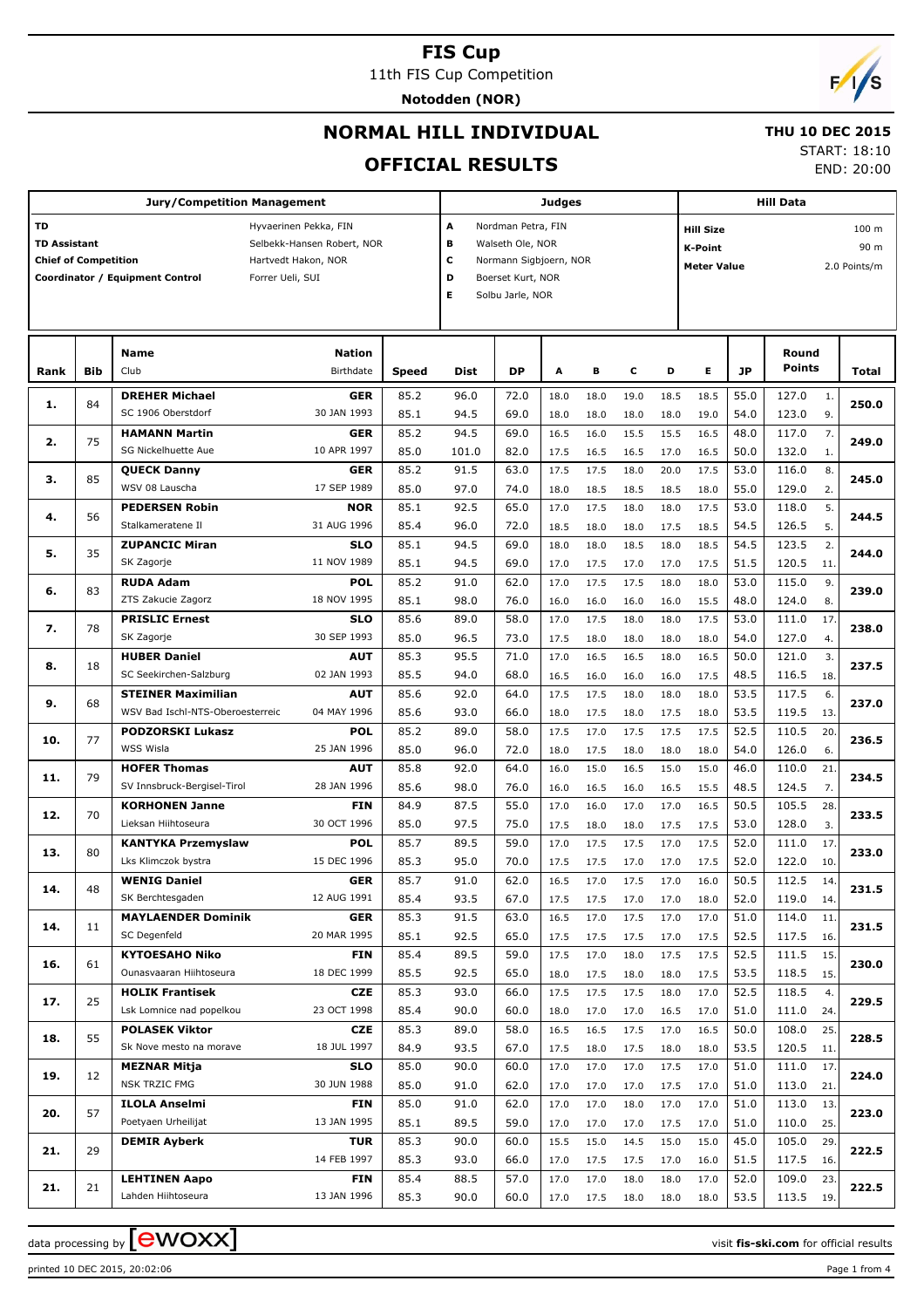### **FIS Cup** 11th FIS Cup Competition

**Notodden (NOR)**



# **NORMAL HILL INDIVIDUAL**

#### **THU 10 DEC 2015** START: 18:10

### **OFFICIAL RESULTS**

|  | .          |
|--|------------|
|  | END: 20:00 |

| Rank | <b>Bib</b>     | <b>Name</b><br>Club       | <b>Nation</b><br><b>Birthdate</b> | <b>Speed</b> | <b>Dist</b> | <b>DP</b> | A    | в    | c    | D    | Е    | <b>JP</b> | Round<br><b>Points</b> |     | Total |
|------|----------------|---------------------------|-----------------------------------|--------------|-------------|-----------|------|------|------|------|------|-----------|------------------------|-----|-------|
|      | 54             | <b>SAKALA Filip</b>       | <b>CZE</b>                        | 85.6         | 89.5        | 59.0      | 17.0 | 16.5 | 17.0 | 15.5 | 16.5 | 50.0      | 109.0                  | 23. |       |
| 23.  |                | Tj Frenstat pod radhostem | 21 MAY 1996                       | 85.4         | 91.0        | 62.0      | 17.0 | 17.0 | 17.0 | 17.0 | 17.0 | 51.0      | 113.0                  | 21  | 222.0 |
| 24.  | $\overline{7}$ | <b>OEDEGAARD Jesper</b>   | <b>NOR</b>                        | 86.0         | 90.5        | 61.0      | 16.5 | 17.0 | 17.0 | 16.5 | 17.0 | 50.5      | 111.5                  | 15. | 221.5 |
|      |                | Gausdal Skilag            | 02 AUG 1998                       | 85.4         | 89.5        | 59.0      | 17.0 | 17.0 | 17.0 | 17.0 | 16.5 | 51.0      | 110.0                  | 25. |       |
| 25.  | 82             | <b>LEJA Krzysztof</b>     | <b>POL</b>                        | 85.4         | 89.0        | 58.0      | 17.0 | 17.0 | 17.5 | 17.5 | 17.0 | 51.5      | 109.5                  | 22. | 221.0 |
|      |                | <b>AZS ZAKOPANE</b>       | 21 FEB 1996                       | 85.2         | 89.5        | 59.0      | 17.0 | 17.5 | 17.5 | 17.5 | 17.5 | 52.5      | 111.5                  | 23. |       |
| 25.  | 10             | <b>VILLUMSTAD Fredrik</b> | <b>NOR</b>                        | 85.0         | 91.0        | 62.0      | 17.5 | 17.0 | 17.5 | 18.0 | 17.5 | 52.5      | 114.5                  | 10. | 221.0 |
|      |                | Skimt                     | 21 MAR 1999                       | 84.8         | 88.5        | 57.0      | 16.0 | 16.5 | 16.5 | 16.5 | 16.5 | 49.5      | 106.5                  | 28. |       |
| 27.  | 81             | <b>GREIDERER Simon</b>    | <b>AUT</b>                        | 85.5         | 88.0        | 56.0      | 16.5 | 16.5 | 17.0 | 17.5 | 17.0 | 50.5      | 106.5                  | 26. | 220.0 |
|      |                | HSV Absam-Bergisel-Tirol  | 18 JAN 1996                       | 85.3         | 91.5        | 63.0      | 16.5 | 17.5 | 17.0 | 16.5 | 17.0 | 50.5      | 113.5                  | 19. |       |
| 28.  | 43             | <b>TAEHKAEVUORI Riku</b>  | <b>FIN</b>                        | 84.8         | 91.5        | 63.0      | 17.0 | 16.5 | 17.0 | 16.5 | 17.0 | 50.5      | 113.5                  | 12. | 218.5 |
|      |                | Lahti Ski Club            | 04 JAN 1991                       | 84.9         | 88.0        | 56.0      | 17.0 | 16.5 | 15.5 | 16.0 | 16.5 | 49.0      | 105.0                  | 29. |       |
| 29.  | 73             | <b>VAENSKAE Elias</b>     | <b>FIN</b>                        | 85.4         | 88.0        | 56.0      | 15.5 | 15.5 | 17.0 | 16.5 | 17.0 | 49.0      | 105.0                  | 29. | 214.5 |
|      |                | Lieksa Ski club           | 20 JUL 1996                       | 85.2         | 90.5        | 61.0      | 16.5 | 16.5 | 15.5 | 17.0 | 15.5 | 48.5      | 109.5                  | 27. |       |
| 30.  | 40             | <b>TIGIN Alexander</b>    | <b>RUS</b>                        | 84.4         | 87.5        | 55.0      | 16.5 | 17.0 | 17.5 | 17.5 | 16.5 | 51.0      | 106.0                  | 27. | 198.0 |
|      |                | Yfa                       | 13 AUG 1997                       | 84.7         | 81.5        | 43.0      | 16.0 | 16.0 | 16.5 | 17.0 | 16.5 | 49.0      | 92.0                   | 30. |       |

|     |                | Not qualified for final round                          |                           |      |      |      |      |      |      |      |      |      |       |
|-----|----------------|--------------------------------------------------------|---------------------------|------|------|------|------|------|------|------|------|------|-------|
| 31. | 74             | <b>BRADATSCH Sebastian</b><br>WSC 07 Ruhla             | <b>GER</b><br>08 MAY 1996 | 84.7 | 87.0 | 54.0 | 16.5 | 16.5 | 16.0 | 17.5 | 17.0 | 50.0 | 104.0 |
| 32. | 45             | <b>ZHAPAROV Marat</b><br>Ski Club VKO                  | <b>KAZ</b><br>25 AUG 1985 | 85.3 | 88.0 | 56.0 | 15.0 | 15.5 | 16.0 | 15.5 | 15.5 | 46.5 | 102.5 |
| 32. | $\overline{2}$ | <b>LIPPESTAD Carl Henning</b><br>Bekkelaget            | <b>NOR</b><br>19 MAR 1998 | 85.3 | 87.5 | 55.0 | 16.0 | 15.0 | 16.0 | 15.5 | 17.0 | 47.5 | 102.5 |
| 34. | 42             | <b>KLINGA Sebastian</b><br>Lahden Hiihtoseura          | <b>FIN</b><br>26 APR 1992 | 84.8 | 88.5 | 57.0 | 15.0 | 15.5 | 14.0 | 12.5 | 15.0 | 44.0 | 101.0 |
| 34. | 32             | <b>SUMSTAD Are</b><br>Soer-Fron II                     | <b>NOR</b><br>21 DEC 1996 | 85.5 | 86.0 | 52.0 | 16.0 | 16.0 | 17.0 | 16.5 | 16.5 | 49.0 | 101.0 |
| 36. | 66             | <b>KARTA Samet</b>                                     | <b>TUR</b><br>09 SEP 1993 | 85.6 | 86.5 | 53.0 | 15.5 | 15.0 | 16.5 | 13.5 | 16.0 | 46.5 | 99.5  |
| 36. | 36             | <b>FRIBERG Christian</b><br>Saint Paul Ski Club        | <b>USA</b><br>08 SEP 1994 | 85.0 | 85.0 | 50.0 | 16.5 | 16.5 | 16.5 | 16.5 | 17.0 | 49.5 | 99.5  |
| 36. | 31             | <b>RUIKKA Pyry</b><br>Kouvola Ski club                 | <b>FIN</b><br>04 JAN 1998 | 85.4 | 85.0 | 50.0 | 16.5 | 15.0 | 16.5 | 16.5 | 16.5 | 49.5 | 99.5  |
| 39. | 65             | <b>CINTIMAR Muhammet Irfan</b>                         | <b>TUR</b><br>16 JUL 1997 | 85.6 | 86.0 | 52.0 | 15.5 | 15.5 | 15.0 | 16.0 | 16.0 | 47.0 | 99.0  |
| 39. | 34             | <b>LOE Jostein</b><br>Raufoss II                       | <b>NOR</b><br>16 SEP 1994 | 85.5 | 85.5 | 51.0 | 16.0 | 16.0 | 16.0 | 15.5 | 16.0 | 48.0 | 99.0  |
| 39. | 26             | <b>BROWN A J</b><br>Norge Ski Club                     | <b>USA</b><br>28 FEB 1995 | 85.6 | 85.0 | 50.0 | 16.5 | 16.0 | 16.5 | 16.5 | 16.0 | 49.0 | 99.0  |
| 42. | 76             | <b>JARZABEK Dawid</b><br>TS Wisla Zakopane             | <b>POL</b><br>03 MAR 1999 | 85.2 | 84.0 | 48.0 | 16.5 | 16.5 | 17.0 | 17.0 | 17.0 | 50.5 | 98.5  |
| 42. | 72             | <b>REISENAUER Janni</b><br>TSU St. Veit-Salzburg       | <b>AUT</b><br>07 NOV 1997 | 84.9 | 85.5 | 51.0 | 16.0 | 15.5 | 16.5 | 15.5 | 16.0 | 47.5 | 98.5  |
| 44. | 38             | <b>HAFSLUND Oscar Alexander</b><br>Norbygda/Loeten ski | <b>NOR</b><br>22 JUN 1997 | 85.0 | 83.5 | 47.0 | 16.5 | 16.0 | 16.5 | 17.0 | 16.5 | 49.5 | 96.5  |
| 44. | 27             | <b>KOTIK Kiril</b>                                     | <b>RUS</b><br>02 NOV 1998 | 85.3 | 84.0 | 48.0 | 16.0 | 15.5 | 16.0 | 16.5 | 16.5 | 48.5 | 96.5  |
| 46. | 44             | <b>VIRRANTALO Juho</b><br>Puijo Ski club               | <b>FIN</b><br>16 JAN 1997 | 84.9 | 84.0 | 48.0 | 16.0 | 16.0 | 16.5 | 15.0 | 16.0 | 48.0 | 96.0  |
| 46. | 28             | <b>LOEYTAEINEN Niko</b><br>Tampereen Pyrintoe          | <b>FIN</b><br>12 SEP 1998 | 85.2 | 84.0 | 48.0 | 15.5 | 16.0 | 16.0 | 16.0 | 16.0 | 48.0 | 96.0  |

data processing by **CWOXX**  $\blacksquare$ 

printed 10 DEC 2015, 20:02:06 Page 2 from 4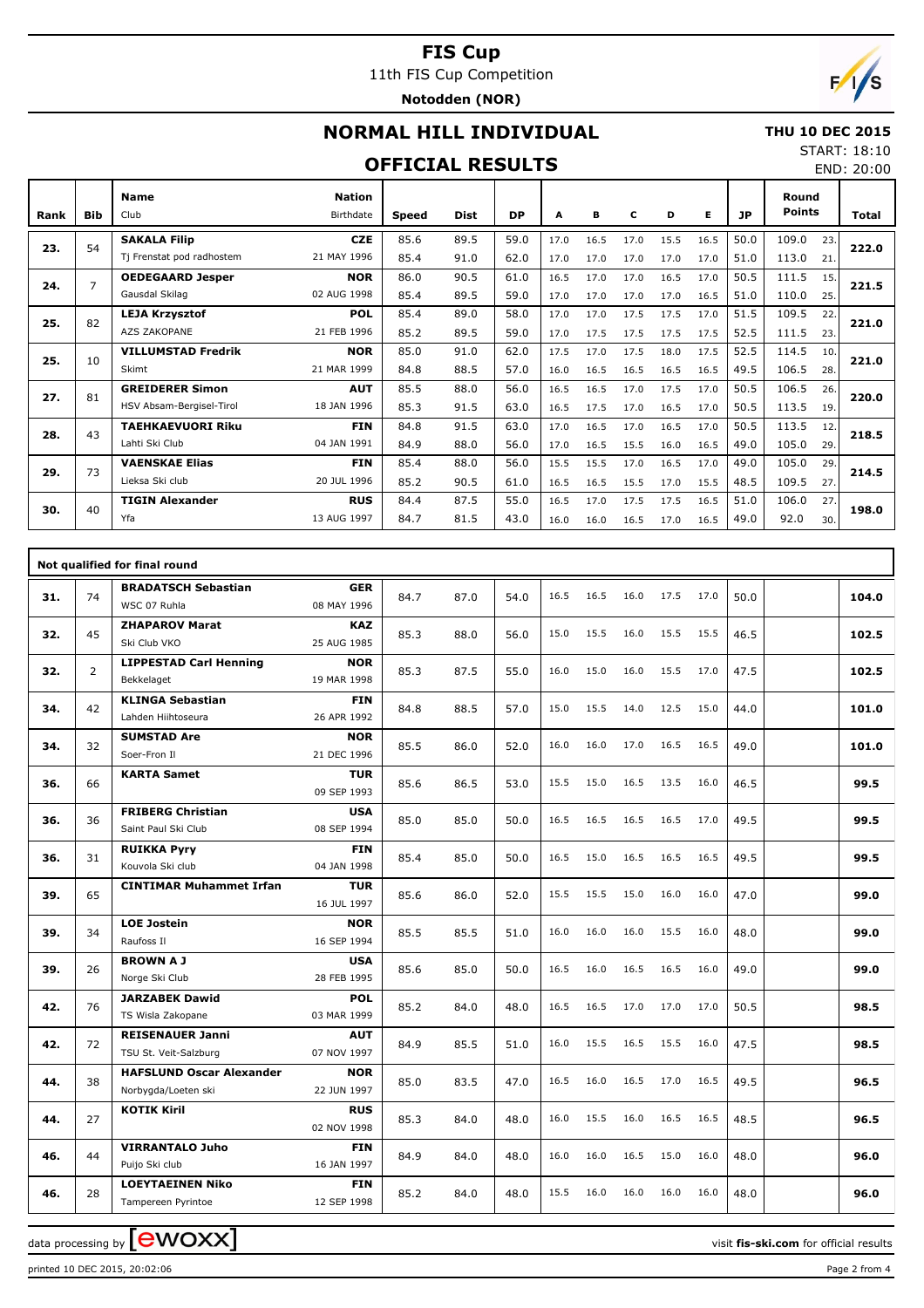# **FIS Cup**

11th FIS Cup Competition **Notodden (NOR)**



# **NORMAL HILL INDIVIDUAL**

# **OFFICIAL RESULTS**

 **THU 10 DEC 2015** START: 18:10

END: 20:00

|      |                |                                                                               |       |      |      |      |      |      |      |      |           |                        | LIVU. ZU.UU |
|------|----------------|-------------------------------------------------------------------------------|-------|------|------|------|------|------|------|------|-----------|------------------------|-------------|
| Rank | <b>Bib</b>     | Name<br>Nation<br>Club<br>Birthdate                                           | Speed | Dist | DP   | А    | в    | c    | D    | Е    | <b>JP</b> | Round<br><b>Points</b> | Total       |
| 48.  | 14             | <b>MICHALEK Jan</b><br><b>CZE</b><br>22 MAY 1996<br>Tj Roznov pod radhostem   | 85.0  | 83.0 | 46.0 | 16.5 | 15.5 | 16.0 | 16.5 | 16.5 | 49.0      |                        | 95.0        |
| 48.  | 3              | <b>MYHR Sverre Aas</b><br><b>NOR</b><br>Sore Aal<br>07 APR 1998               | 85.0  | 83.5 | 47.0 | 16.0 | 16.0 | 16.0 | 16.0 | 16.5 | 48.0      |                        | 95.0        |
| 50.  | 67             | <b>TKACHENKO Sergey</b><br><b>KAZ</b><br>Almaty Skiclub<br>08 JUN 1999        | 85.0  | 84.5 | 49.0 | 15.5 | 15.0 | 15.0 | 14.5 | 15.5 | 45.5      |                        | 94.5        |
| 51.  | 46             | <b>DAHL Oliver</b><br><b>NOR</b><br>Byaasen Il<br>11 MAR 1997                 | 84.7  | 84.0 | 48.0 | 15.5 | 15.0 | 15.0 | 15.0 | 15.5 | 45.5      |                        | 93.5        |
| 51.  | 23             | <b>SERGEEV Maksim</b><br><b>RUS</b><br>16 JUN 1999                            | 84.9  | 82.0 | 44.0 | 16.5 | 16.0 | 17.0 | 17.0 | 16.0 | 49.5      |                        | 93.5        |
| 53.  | 53             | <b>BERG Joergen</b><br><b>NOR</b><br>03 MAR 1997<br>Byaasen Il                | 84.2  | 83.0 | 46.0 | 15.5 | 15.5 | 16.0 | 15.0 | 16.0 | 47.0      |                        | 93.0        |
| 53.  | 30             | <b>LOCK Jake</b><br><b>GBR</b><br>02 SEP 1997                                 | 84.7  | 83.0 | 46.0 | 15.5 | 15.5 | 15.5 | 16.5 | 16.0 | 47.0      |                        | 93.0        |
| 55.  | 22             | YIM Soo-Hyeon<br><b>KOR</b><br>23 JUL 2000                                    | 84.7  | 82.5 | 45.0 | 16.0 | 15.5 | 16.0 | 15.5 | 16.0 | 47.5      |                        | 92.5        |
| 56.  | 62             | <b>SHULAEV Sergey</b><br><b>RUS</b><br>Sdushor CSP N. Novgorod<br>18 JUN 1996 | 84.8  | 81.5 | 43.0 | 15.5 | 16.0 | 17.0 | 16.5 | 16.0 | 48.5      |                        | 91.5        |
| 57.  | 52             | <b>MYHREN Mats Bjerke</b><br><b>NOR</b><br>Soere Aal<br>23 SEP 1997           | 84.8  | 82.5 | 45.0 | 15.5 | 14.5 | 16.0 | 14.5 | 15.5 | 45.5      |                        | 90.5        |
| 58.  | 5              | <b>HAARE Anders</b><br><b>NOR</b><br>07 DEC 1999                              | 85.0  | 82.5 | 45.0 | 14.5 | 15.0 | 14.5 | 13.0 | 14.5 | 43.5      |                        | 88.5        |
| 59.  | $\mathbf{1}$   | <b>SAGBAKKEN Mats K.</b><br><b>NOR</b><br>18 DEC 1999<br>Furnes               | 85.1  | 80.0 | 40.0 | 16.0 | 15.5 | 16.5 | 16.0 | 16.0 | 48.0      |                        | 88.0        |
| 60.  | 64             | <b>SULTANGULOV Artur</b><br><b>RUS</b><br>07 MAR 1997<br>Ufa                  | 84.7  | 80.0 | 40.0 | 15.0 | 15.0 | 16.5 | 15.5 | 16.0 | 46.5      |                        | 86.5        |
| 61.  | $\overline{4}$ | <b>JACOBSEN Espen</b><br><b>NOR</b><br>Orkdal II<br>15 SEP 1998               | 84.4  | 79.0 | 38.0 | 15.0 | 15.5 | 16.0 | 16.0 | 15.5 | 47.0      |                        | 85.0        |
| 62.  | 69             | <b>PYZHOV Sergey</b><br><b>RUS</b><br>26 SEP 1996<br>St.Petersburg            | 84.7  | 79.5 | 39.0 | 15.0 | 14.5 | 15.0 | 15.0 | 15.0 | 45.0      |                        | 84.0        |
| 63.  | 63             | <b>WESTERHEIM Oscar P</b><br><b>NOR</b><br>Baekkelaget<br>03 JAN 1996         | 85.3  | 80.0 | 40.0 | 13.5 | 12.5 | 15.0 | 13.5 | 14.0 | 41.0      |                        | 81.0        |
| 63.  | 19             | <b>NOGIN Roman</b><br><b>KAZ</b><br>Almaty Skiclub<br>23 JUN 1998             | 85.3  | 78.5 | 37.0 | 14.5 | 14.5 | 14.0 | 17.0 | 15.0 | 44.0      |                        | 81.0        |
| 63.  | 16             | <b>MARUSIAK Yevhen</b><br><b>UKR</b><br>Verkhovyna Ski school<br>16 MAR 2000  | 84.3  | 78.0 | 36.0 | 15.0 | 15.0 | 15.0 | 15.5 | 15.0 | 45.0      |                        | 81.0        |
| 66.  | 71             | <b>WALLACE Brian</b><br><b>USA</b><br>Saint Paul Ski Club<br>03 JUL 1993      | 85.2  | 76.5 | 33.0 | 15.5 | 15.0 | 16.0 | 15.5 | 16.0 | 47.0      |                        | 80.0        |
| 66.  | 20             | <b>VASKUL Andrii</b><br><b>UKR</b><br>Vorokhta Ski school<br>01 APR 1999      | 85.1  | 78.5 | 37.0 | 14.5 | 13.5 | 15.0 | 13.0 | 15.5 | 43.0      |                        | 80.0        |
| 68.  | 13             | <b>LUNDGREN Olof</b><br>SWE<br>Holmens IF<br>08 OCT 1997                      | 84.2  | 78.0 | 36.0 | 14.5 | 14.5 | 14.5 | 14.0 | 15.0 | 43.5      |                        | 79.5        |
| 69.  | 51             | <b>CHO Sung-Woo</b><br>KOR<br>01 JAN 2000                                     | 84.8  | 77.0 | 34.0 | 15.0 | 14.0 | 13.5 | 14.5 | 15.0 | 43.5      |                        | 77.5        |
| 69.  | 9              | <b>JOHANNESSEN Erik</b><br><b>NOR</b><br>Botne Sk<br>27 AUG 1999              | 84.4  | 75.5 | 31.0 | 16.0 | 15.0 | 15.5 | 15.0 | 16.0 | 46.5      |                        | 77.5        |
| 71.  | 41             | <b>FLEMSTROEM Marcus</b><br>SWE<br>07 APR 1999<br>Sollefteaa Gif              | 84.1  | 74.5 | 29.0 | 16.0 | 14.0 | 15.5 | 15.5 | 16.0 | 47.0      |                        | 76.0        |
| 72.  | 24             | <b>LOCK Robert</b><br><b>GBR</b><br>02 SEP 1997                               | 83.8  | 74.0 | 28.0 | 15.5 | 14.5 | 15.5 | 15.5 | 15.5 | 46.5      |                        | 74.5        |
| 73.  | 37             | <b>DEVYATKIN Nikita</b><br>KAZ<br>03 APR 1999                                 | 83.9  | 75.0 | 30.0 | 14.0 | 14.0 | 14.0 | 13.0 | 15.0 | 42.0      |                        | 72.0        |

data processing by **CWOXX** and  $\overline{C}$  and  $\overline{C}$  and  $\overline{C}$  and  $\overline{C}$  and  $\overline{C}$  and  $\overline{C}$  and  $\overline{C}$  and  $\overline{C}$  and  $\overline{C}$  and  $\overline{C}$  and  $\overline{C}$  and  $\overline{C}$  and  $\overline{C}$  and  $\overline{C}$  and  $\overline{C}$ 

printed 10 DEC 2015, 20:02:06 Page 3 from 4